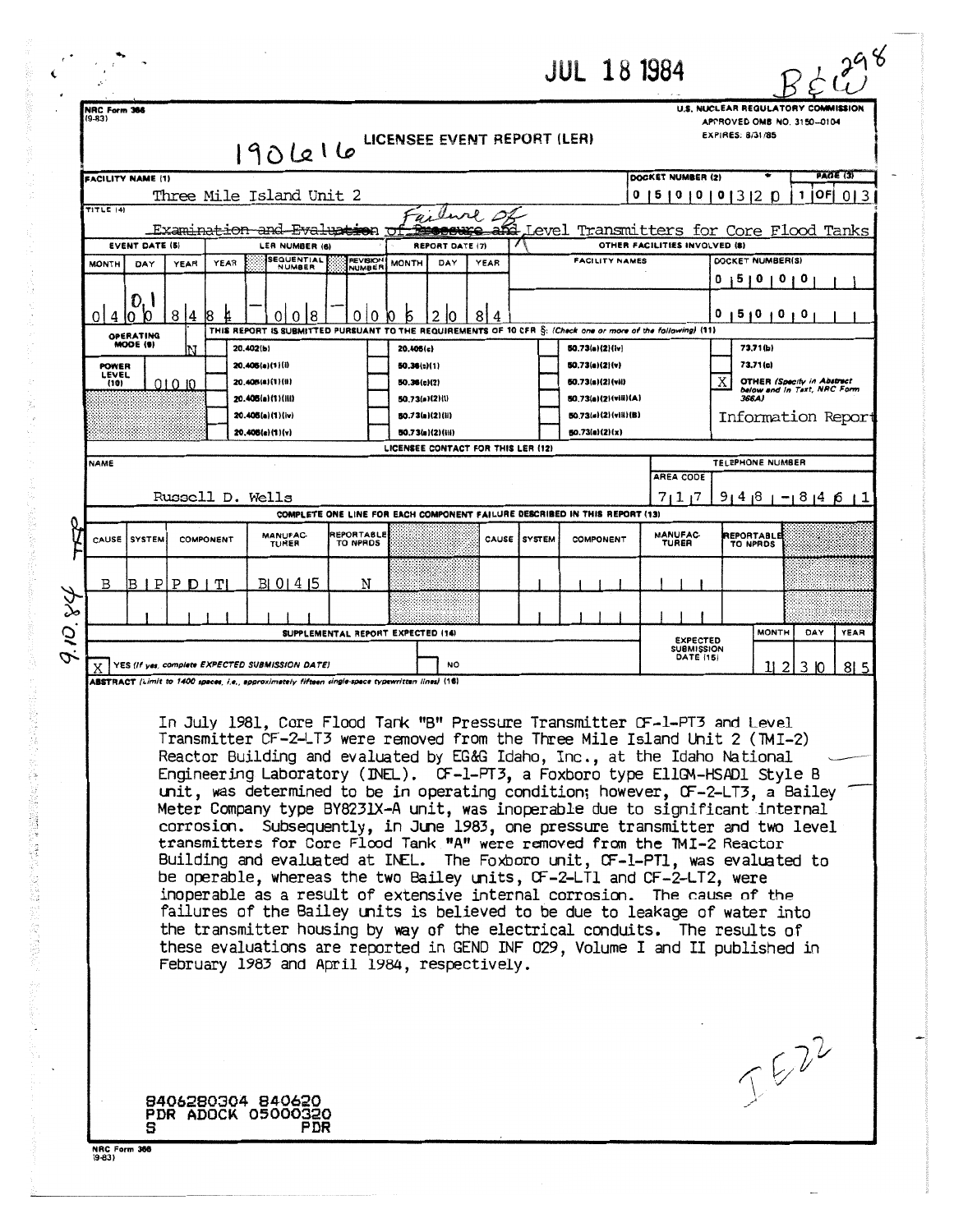| NRC Form 366A                                                                                     | U.S. NUCLEAR REGULATORY COMMISSION                                                                                                                                                                                                                                                                                                                                                                                                                                                                                                                                                                                                                                                                                                                                                                                                                                                                                                                                                                                                                                                                                                                                                                                                                                                                                                                                                                                |
|---------------------------------------------------------------------------------------------------|-------------------------------------------------------------------------------------------------------------------------------------------------------------------------------------------------------------------------------------------------------------------------------------------------------------------------------------------------------------------------------------------------------------------------------------------------------------------------------------------------------------------------------------------------------------------------------------------------------------------------------------------------------------------------------------------------------------------------------------------------------------------------------------------------------------------------------------------------------------------------------------------------------------------------------------------------------------------------------------------------------------------------------------------------------------------------------------------------------------------------------------------------------------------------------------------------------------------------------------------------------------------------------------------------------------------------------------------------------------------------------------------------------------------|
| $(9-83)$                                                                                          | LICENSEE EVENT REPORT (LER) TEXT CONTINUATION<br>APPROVED OMB NO, 3150-0104<br><b>EXPIRES 8/31/85</b>                                                                                                                                                                                                                                                                                                                                                                                                                                                                                                                                                                                                                                                                                                                                                                                                                                                                                                                                                                                                                                                                                                                                                                                                                                                                                                             |
| FACILITY NAME (1)                                                                                 | DOCKET NUMBER (2)<br><b>PAGE (2)</b><br>LES NUMBER (6)                                                                                                                                                                                                                                                                                                                                                                                                                                                                                                                                                                                                                                                                                                                                                                                                                                                                                                                                                                                                                                                                                                                                                                                                                                                                                                                                                            |
|                                                                                                   | SEQUENTIAL<br><b>REVISION</b><br>YEAR<br><b>NUMBER</b>                                                                                                                                                                                                                                                                                                                                                                                                                                                                                                                                                                                                                                                                                                                                                                                                                                                                                                                                                                                                                                                                                                                                                                                                                                                                                                                                                            |
|                                                                                                   |                                                                                                                                                                                                                                                                                                                                                                                                                                                                                                                                                                                                                                                                                                                                                                                                                                                                                                                                                                                                                                                                                                                                                                                                                                                                                                                                                                                                                   |
| Three Mile Island Unit 2<br>TEXT /ff more space is required, use additional NRC Form 366A's) (17) | $0 \mid 5 \mid 0 \mid 0 \mid 0 \mid 3 \mid 2 \mid 0 \mid 8 \mid 4 \mid - \mid 0 \mid 0 \mid 8 \mid -$<br>$0+0 0 2 0F 0 3$                                                                                                                                                                                                                                                                                                                                                                                                                                                                                                                                                                                                                                                                                                                                                                                                                                                                                                                                                                                                                                                                                                                                                                                                                                                                                         |
| transmitter output.                                                                               | In July 1981, a Foxboro type EllGM-HSAD1, Style B, pressure transmitter<br>(CF-1-PT3) and a Bailey Meter Company type BY8231X-A differential pressure<br>level transmitter (CF-2-LT3) were removed from the Three Mile Island Unit 2<br>(TMI-2) Reactor Building and evaluated by EG&G Idaho Inc., at the Idaho<br>National Engineering Laboratory (INEL). OF-1-PT3 had been utilized to monitor<br>pressure in Core Flood Tank "B" (IEEE Code - BP), and CF-2-LT3 had been<br>utilized to measure the level of Core Flood Tank "B". Both transmitters were<br>located at the 324' elevation, which was significantly higher than the water<br>level mark in the Reactor Building as a result of the TMI-2 accident. The<br>following is a summary of the examination of the two pressure transmitters.<br>CF-1-PT3 was found to be in excellent operating condition and still in<br>calibration. Contaminants found in the junction box mounted externally<br>on the transmitter housing indicated that water also entered the<br>junction box by way of the conduit. The manufacturer's seal between the<br>transmitter housing and the junction box prevented water from damaging<br>the transmitter's electrical and mechanical components. Additionally,<br>the change in the transmitter's sensitivity to pressure (output scan)<br>was, according to the manufacturer, below that of a typical change in a |
| water damage to the transmitter.                                                                  | CF-2-LT3 was found to have significant internal corrosion, rendering the<br>unit inoperable. The failure was believed to be due to leakage of water<br>into the transmitter housing by way of the electrical conduits.<br>The radiation environment resulting from the accident did not appear to<br>cause any permanent damage to the Foxboro transmitter, while its effect<br>on the Bailey transmitter could not be determined because of extensive                                                                                                                                                                                                                                                                                                                                                                                                                                                                                                                                                                                                                                                                                                                                                                                                                                                                                                                                                            |
|                                                                                                   | The results of the examinaton and evaluation of CF-1-PT3 and CF-2-LT3 were<br>reported in GEND INF 029, Volume I published in February 1983.                                                                                                                                                                                                                                                                                                                                                                                                                                                                                                                                                                                                                                                                                                                                                                                                                                                                                                                                                                                                                                                                                                                                                                                                                                                                      |
|                                                                                                   | Subsequently, as a continuation of the above effort, Pressure Transmitter<br>OF-1-PT1, and Level Transmitters CF-2-LT1, and CF-2-LT2 were removed from the<br>TMI-2 Reactor Building in June 1983 and evaluated at the INEL. CF-1-PT1, a<br>similar type Foxboro transmitter, had been used to measure the pressure in<br>Core Flood Tank "A". CF-1-LT1 and CF-1-LT2, both similar type Bailey<br>transmitters, had been utilized to measure the water level in Core Flood Tank<br>"A". All three transmitters were located at the 324' elevation. The<br>following is a summary of the examination of the three transmitters:                                                                                                                                                                                                                                                                                                                                                                                                                                                                                                                                                                                                                                                                                                                                                                                    |
| for this type transmitter.                                                                        | The Foxboro Transmitter, CF-1-PT1, was adequately sealed by the<br>manufacturer which prevented moisture damage to the internal mechanisms<br>and the electronic module. The radiation environment appeared to have<br>no effect on the long-term operation of the transmitter. Laboratory<br>evaluation indicated that this unit was still in calibration. The<br>change in transmitter's output scan was also below the typical change                                                                                                                                                                                                                                                                                                                                                                                                                                                                                                                                                                                                                                                                                                                                                                                                                                                                                                                                                                          |

NRC FORM 366A 19-831

1999年1月,1999年1月1日,1999年1月1日,1999年1月,1999年1月,1999年1月,1999年1月,1999年1月,1999年1月,1999年1月,1999年1月,1999年1月,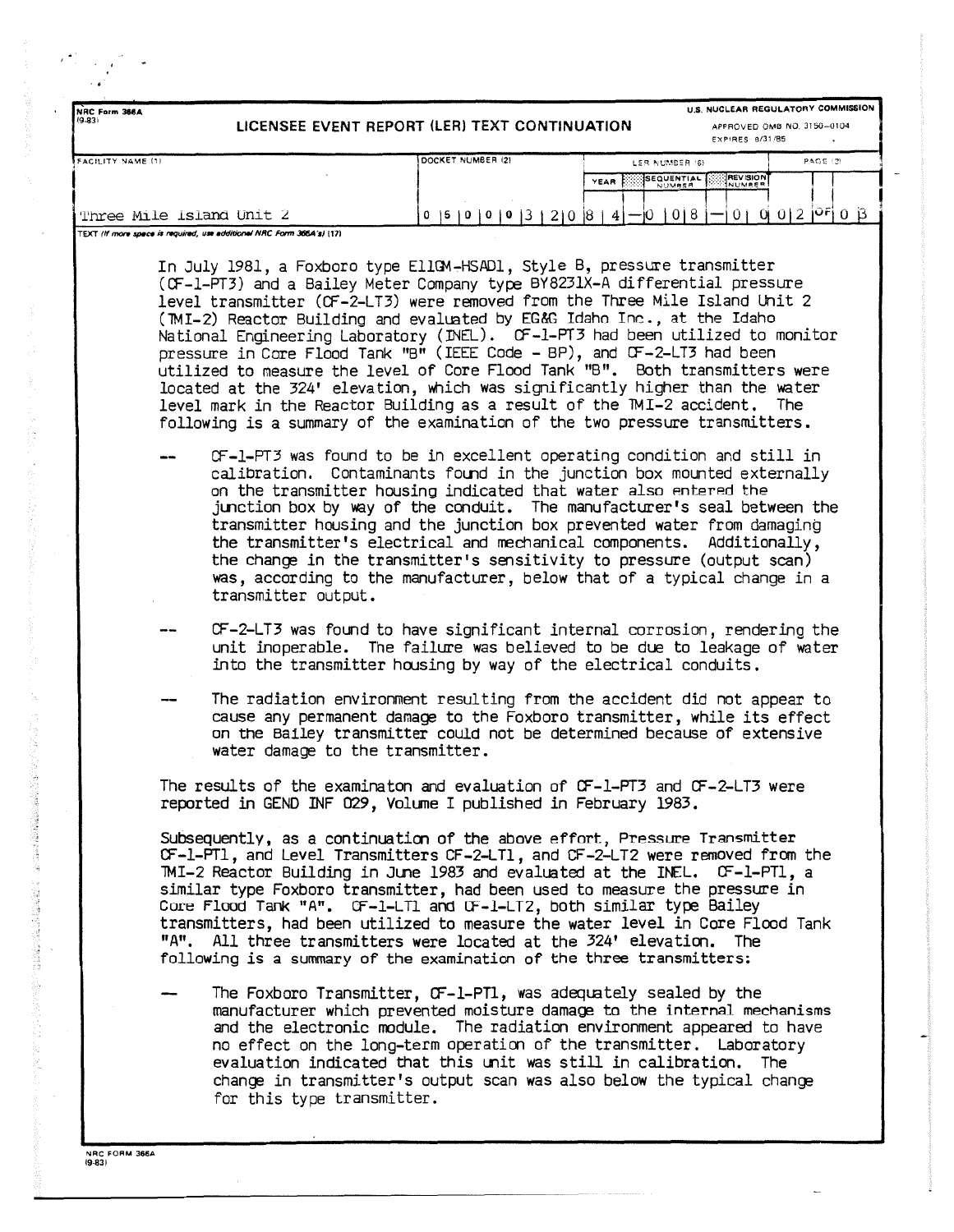| NRC Form 366A<br>(9.83)                                                                                                                                                                                                                                                                                                                                                                                                                                                                                                                                                                                     | LICENSEE EVENT REPORT (LER) TEXT CONTINUATION | U.S. NUCLEAR REGULATORY COMMISSION<br>APPROVED OMB NO. 3150-0104                                                                                                                                                                                                                                                                                                                                                                                                                                                                                                                                                                                                            |                 |
|-------------------------------------------------------------------------------------------------------------------------------------------------------------------------------------------------------------------------------------------------------------------------------------------------------------------------------------------------------------------------------------------------------------------------------------------------------------------------------------------------------------------------------------------------------------------------------------------------------------|-----------------------------------------------|-----------------------------------------------------------------------------------------------------------------------------------------------------------------------------------------------------------------------------------------------------------------------------------------------------------------------------------------------------------------------------------------------------------------------------------------------------------------------------------------------------------------------------------------------------------------------------------------------------------------------------------------------------------------------------|-----------------|
|                                                                                                                                                                                                                                                                                                                                                                                                                                                                                                                                                                                                             |                                               | EXPIRES: 8/31/85                                                                                                                                                                                                                                                                                                                                                                                                                                                                                                                                                                                                                                                            |                 |
| FACILITY NAME (1)                                                                                                                                                                                                                                                                                                                                                                                                                                                                                                                                                                                           | DOCKET NUMBER (2)                             | LER NUMBER (6)<br><b>SEQUENTIAL</b>                                                                                                                                                                                                                                                                                                                                                                                                                                                                                                                                                                                                                                         | <b>PAGE (3)</b> |
|                                                                                                                                                                                                                                                                                                                                                                                                                                                                                                                                                                                                             |                                               | NUMBER<br>YEAR<br><b>NIIMRED</b>                                                                                                                                                                                                                                                                                                                                                                                                                                                                                                                                                                                                                                            |                 |
| Three Mile Island Unit 2                                                                                                                                                                                                                                                                                                                                                                                                                                                                                                                                                                                    |                                               | 0   5   0   0   0   3   2   0   8   4   -   0   0   8   -   0   0   0   3   0 F  0                                                                                                                                                                                                                                                                                                                                                                                                                                                                                                                                                                                          | $\vert$ 3       |
| TEXT (If more space is required, use additional NRC Form 366A's) (17)                                                                                                                                                                                                                                                                                                                                                                                                                                                                                                                                       |                                               |                                                                                                                                                                                                                                                                                                                                                                                                                                                                                                                                                                                                                                                                             |                 |
| radiation exposure from the accident had on these transmitters.<br>The results of the examination and evaluation of OF-1-PT1, OF-2-LT1, and<br>CF-2-LT2 are reported in GEND INF 029, Volume II published in April 1984.<br>These results confirm the earlier findings reported in GEND INF 029, Volume I.<br>EG&G Idaho Inc., intends to have additional transmitters removed during the<br>fourth quarter of 1984 and examined to determine the water intrusion<br>mechanisms.<br>Due to the potential generic implications, this report is being submitted as<br>an informational Licensee Event Report. |                                               | The two Bailey Transmitters, CF-2-LT1 and CF-2-LT2, exhibited extensive<br>internal corrosion resulting from inadequate sealing. The major source<br>of water into the housings was through the electrical conduits leading<br>into the housing. One of the transmitters appeared to have a faulty<br>seal around the cover plate which may have permitted some moisture to<br>enter the transmitter housing. The water in the housing resulted in<br>extensive corrosion and degradation of the electronic module. Both<br>units were inoperable. Considering the condition of the transmitters<br>upon removal, it was not possible to determine what effect, if any, the |                 |
| $\sim$                                                                                                                                                                                                                                                                                                                                                                                                                                                                                                                                                                                                      |                                               |                                                                                                                                                                                                                                                                                                                                                                                                                                                                                                                                                                                                                                                                             |                 |
|                                                                                                                                                                                                                                                                                                                                                                                                                                                                                                                                                                                                             |                                               |                                                                                                                                                                                                                                                                                                                                                                                                                                                                                                                                                                                                                                                                             |                 |
|                                                                                                                                                                                                                                                                                                                                                                                                                                                                                                                                                                                                             |                                               |                                                                                                                                                                                                                                                                                                                                                                                                                                                                                                                                                                                                                                                                             |                 |
|                                                                                                                                                                                                                                                                                                                                                                                                                                                                                                                                                                                                             |                                               | $\sim$                                                                                                                                                                                                                                                                                                                                                                                                                                                                                                                                                                                                                                                                      |                 |
|                                                                                                                                                                                                                                                                                                                                                                                                                                                                                                                                                                                                             |                                               |                                                                                                                                                                                                                                                                                                                                                                                                                                                                                                                                                                                                                                                                             |                 |
|                                                                                                                                                                                                                                                                                                                                                                                                                                                                                                                                                                                                             |                                               |                                                                                                                                                                                                                                                                                                                                                                                                                                                                                                                                                                                                                                                                             |                 |
|                                                                                                                                                                                                                                                                                                                                                                                                                                                                                                                                                                                                             |                                               |                                                                                                                                                                                                                                                                                                                                                                                                                                                                                                                                                                                                                                                                             |                 |
|                                                                                                                                                                                                                                                                                                                                                                                                                                                                                                                                                                                                             |                                               |                                                                                                                                                                                                                                                                                                                                                                                                                                                                                                                                                                                                                                                                             |                 |
|                                                                                                                                                                                                                                                                                                                                                                                                                                                                                                                                                                                                             |                                               |                                                                                                                                                                                                                                                                                                                                                                                                                                                                                                                                                                                                                                                                             |                 |
|                                                                                                                                                                                                                                                                                                                                                                                                                                                                                                                                                                                                             |                                               |                                                                                                                                                                                                                                                                                                                                                                                                                                                                                                                                                                                                                                                                             |                 |
|                                                                                                                                                                                                                                                                                                                                                                                                                                                                                                                                                                                                             |                                               |                                                                                                                                                                                                                                                                                                                                                                                                                                                                                                                                                                                                                                                                             |                 |
|                                                                                                                                                                                                                                                                                                                                                                                                                                                                                                                                                                                                             |                                               |                                                                                                                                                                                                                                                                                                                                                                                                                                                                                                                                                                                                                                                                             |                 |
|                                                                                                                                                                                                                                                                                                                                                                                                                                                                                                                                                                                                             |                                               |                                                                                                                                                                                                                                                                                                                                                                                                                                                                                                                                                                                                                                                                             |                 |
|                                                                                                                                                                                                                                                                                                                                                                                                                                                                                                                                                                                                             |                                               |                                                                                                                                                                                                                                                                                                                                                                                                                                                                                                                                                                                                                                                                             |                 |
|                                                                                                                                                                                                                                                                                                                                                                                                                                                                                                                                                                                                             |                                               |                                                                                                                                                                                                                                                                                                                                                                                                                                                                                                                                                                                                                                                                             |                 |